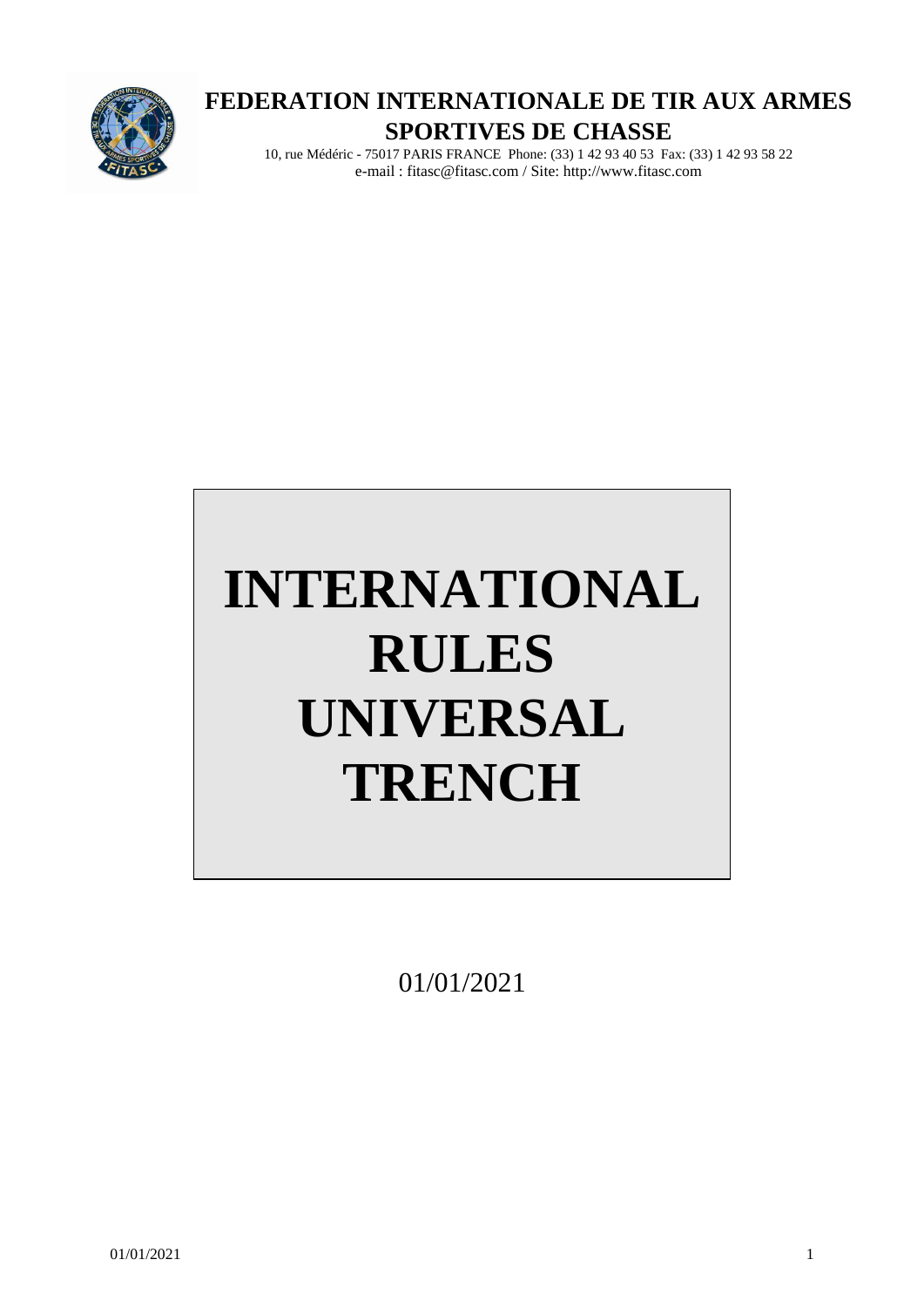## **INTERNATIONAL RULES - UNIVERSAL TRENCH**

In case of controversial interpretation of the present regulation, the text written in French will make faith.

#### CHAPTER 1 GENERAL POINTS

- **1.01** A universal trench layout consists of five traps placed in a trench, fitted with a fixed or hinged roof.
- **1.02** The five traps are arranged in a straight line on firmly supported bases which are at the same level and perfectly flat. The bases are numbered 1 to 5 from left to right.
- **1.03** The five bases are laid out so that the five traps when loaded with a clay placed on the arm of each one have :
	- 1°) A horizontal distance of 1 m minimum and 1.25 m maximum (1.10 m recommended) between the centre of 2 clays placed on adjacent traps ready to be thrown..
	- 2°) The traps must be installed in a trench so that the pivot point of the throwing arm is to 0.50 m  $(+)$  - 10 cm) below the top surface of the roof of the trench and set back 0.50 m  $(+)$ - 10 cm) from the front edge of the roof, when the trap is set at 2 metres elevation.

#### SHOOTING AREA

- **1.04** The shooting stations, consisting of an area 1m x 1m square, are placed in a straight line parallel to the 5 traps within the trench. A horizontal distance of 15metres should be measured between the front line of the shooting stations and the front edge of the trench roof.
- **1.05** A clay must be placed upon the trench roof, and positioned above machine no3 to indicate the point at which the target emerges when set to throw at zero (0) degrees. The clay will be positioned the day before competition during the adjustment of the installations. In the event of accidental breakage by a shooter, it will be repositioned by the referee responsible for the trench.

The shooting stations are placed so that there are 2 to the left and 2 to the right of station No 3. They are placed 2.5 metres from centre to centre, so as to allow for intervals of 1.5 metres between each of the 5 stations.

**1.06** Each shooting station must be equipped with a stand for shooters to place their cartridges.

When a shooting position is fitted with a bin or a container for empty cartridges, the shooter must drop them off there. The shooters using semi-auto shotguns have to pick up their empty cases after leaving the shooting position and throw them in the bins.

Non-compliance with this rule will lead to the usual sanctions (See chapter 11 - Penalties).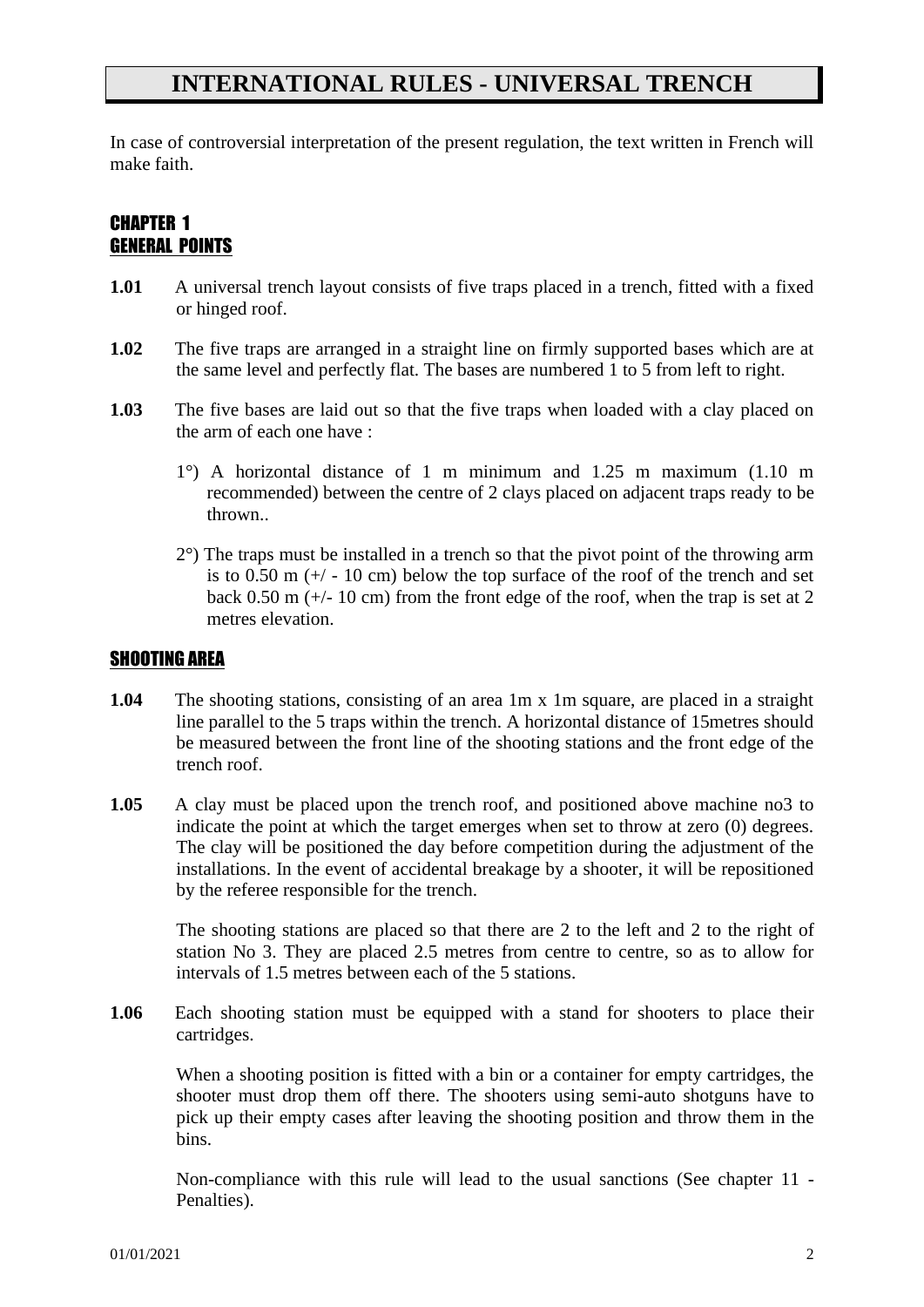**1.06 bis** Each installation must be covered, in order to protect the shooters and referees in case of bad weather conditions.

To the rear of each trench a tent or a shelter must be provided, to allow the waiting squads to take shelter in case of bad weather conditions.

#### TRAJECTORIES AND THROWING SCHEMES

**1.07** The trajectories of the clays thrown by the 5 trench traps can be modified in order to vary the shooting conditions.

To carry out these different adjustments, 10 official schemes have been established (see last page of these rules).

- **1.08** The thrown clay should have a trajectory in still air conditions that conforms to the official schemes, with a tolerance of  $+/-$  5m. This distance shall be measured from the **pivot point of the trap arm(1.03.2)** of the five traps measured in the direction of the trajectory.
- **1.09** The height control of the trajectories is taken at 10m in front of the trap. The height control of the trajectories is taken at 10m in front of the trap. The height of a clay must be a minimum of 1.50m and a maximum of 3.50m, with an allowance of  $+/-$ 0.50m.

The club organizer must supply the necessary material to control these trajectories.

- **1.10** The adjustment of the trajectory right or left must be done in such a way that the clays do not fall outside the limits represented by the two sides of a 90° angle, where the apex is the center of machine n°3, so that median extends behind the center of the shooting stand n°3.
- **1.11** The throwers n°1 & n°2 throw the clays to the right, and the throwers n°4 & n°5 to the left, in such a way that the trajectories must cut the median line.
- **1.12** The trench traps must be provided with a permanent device allowing, by a simple reading, different adjustments to be made that conform to the points stipulated in paragraphs, 1.07,1.08, 1.09, 1.10 & 1.11.
- **1.13** Each trap, after having been checked in this way, must be solidly fixed so that the obtained trajectory cannot be involuntarily altered during the testing process.

In the event that a trap moves from its set position, the referee responsible for the trench will immediately stop the round in order to redo the settings of the trap.

The results from targets already thrown from this trap will be counted, none of them will be re-thrown and no shooter can claim to re-shoot the round.

**1.14** The different adjustment devices for each trap (projection speed, height of the trajectory and if the case arises, position of the clay from the start) must be fitted with a eyepiece to allow lead seals to be affixed that will verify each day of the competition.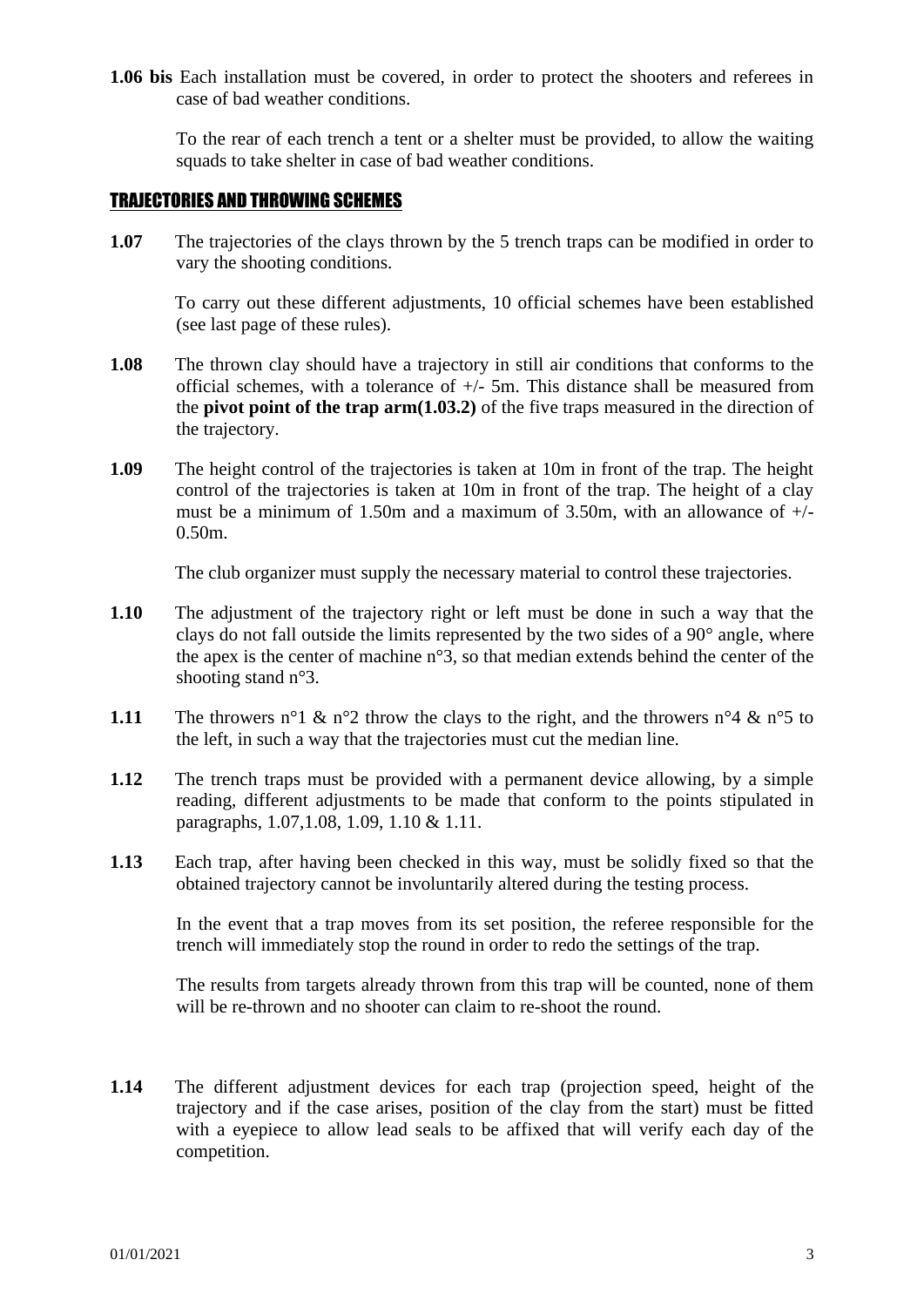#### **CLAYS**

- **1.15** The clays must have a diameter of 11cm, a height of 25 to 26mm, and a weight of between 100 & 110 grams. For international competitions, the clays must be the same color and the same agreed upon mark.
- **1.16** The situation of the shooting ground and the color of the clays must be such that the latter detaches visibly against the background, under normal lighting conditions

#### **THROWING DEVICE**

**1.17** The traps must be released by a sono-pull device (electric or electronic) that incorporates a distributor which guarantees that each shooter will have to shoot, in a random order, the 5 trajectories of each shooting station.

#### CHAPTER 2 ARMS AND AMMUNITION

**2.01** All weapons, except pumpguns, may be used, including semi-automatic models, as long as the ejection of the empty cartridge does not disturb other shooters, and on the condition that the caliber does not exceed 12 bore.

No advantage will be given to shooters using a caliber less than 12.

- **2.02** No weapons is allowed with a barrel length less than 66 cm.
- **2.03** Straps and slings on weapons are forbidden. Any use of micro camera mounted on shotgun is banned.
- **2.04** All shooting arms, even if unloaded, must be handled with extreme caution. Guns must be carried open and unloaded.

Semo-Automatic guns must be carried with the breech open, and the muzzle pointing straight upwards or downwards.

- **2.05** When the shooter is not using his gun, it must placed vertically in a gun rack or in a similar place. It is forbidden to touch the gun of another shooter without authorization.
- **2.06** Release trigger mandatory marking

Any owner of a shotgun with a release trigger will affix, on the outer side of the buttstock, a sticker that sports a big "R" on a fluorescent background, as a warning.



**2.07** After having been shot, the length of the cartridge can must not be more than 70mm.

The cartridge shot load must not exceed 28 grams of lead with a maximum tolerance of +2%. Shot must be spherical, of a regular diameter not exceeding 2.5 mm with a tolerance of more 0.1 mm.

The use of black powder is forbidden, as well as tracer cartridges or reload cartridges in international competitions.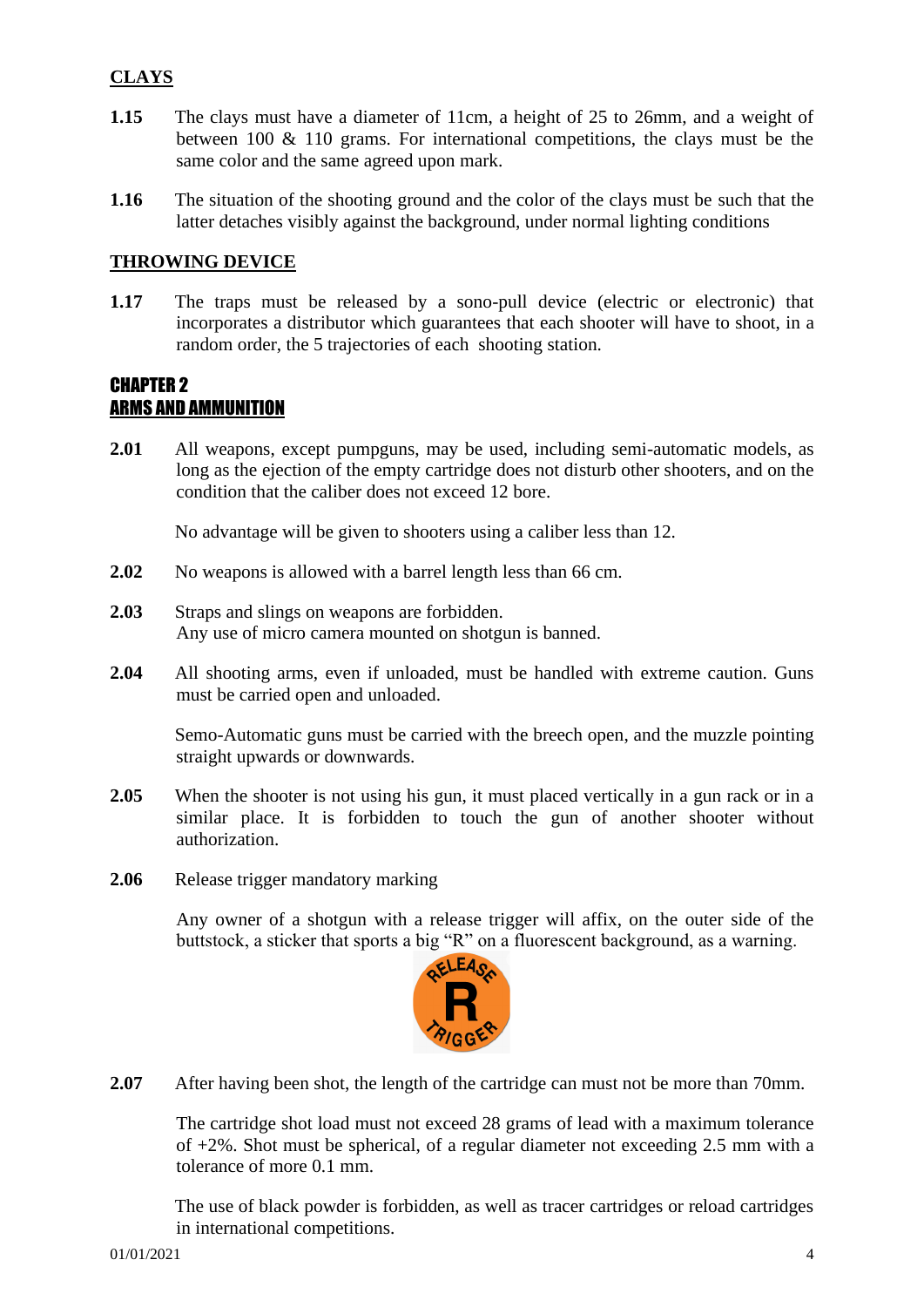**2.08** The mandated referee can remove two cartridges from the gun of a shooter or several shooters, to enable the jury to see if they conform to the rules.

#### CHAPTER 3 **DRESS**

#### **3.01 Personal dress**

Shooters are requested to come to the shooting stand dressed in a suitable fashion for a public event.

Shorts are forbidden, only knee-length shorts (of the Bermuda type cut off 5 cm at most above the knee) are allowed.

Shirts must have at least short sleeves, with or without a collar, but must come to the base of the neck at least (tee-shirt).

Stripping to the waist under the shooting jacket is forbidden.

Sandals are forbidden for safety reasons.

At the opening ceremony, during the parade of National teams, their members have to be in the attire of their National team, or wearing a pair of pressed trousers & blazer.

At the closing ceremony, all the awarded shooters shall attend the prize giving, either in the attire of their National team, or wearing a pair of pressed trousers & blazer.

#### **3.2 Numbers**

The shooter´scompetitors number must be attached to his/her upper back between shoulders and waist, be fully visible and worn in its entirety.

Failure to observe this rule is penalized by a first warning from the referee. Failure to rectify this requirement will lead to further penalties that may extend to exclusion from the competition by decision of the jury.

#### **3.3 Equipment**

All electronic, mechanical devices, or any other ones likely to indicate the clay trajectories & angles to the shooters, are strictly forbidden.

The use of mobile telephones, walkie-talkies or similar devices by competitors, coaches and team officials within the competition area or in hearing distance of the competition area, is prohibited. All mobile telephones must be switched OFF or silent.

Only sound reducing devices may be used. Radios, tape recorders, or any type of sound producing or communication systems (like "Blue tooth") are prohibited within hearing of the competition area during competitions and official training.

#### CHAPTER 4 SHOOTING POSITION

**4.01** The shooter will adopt the ready position and his gun must be shouldered before calling the clay. The shooter places his feet within the limits of the shooting stand. If the shooter is found in an irregular position, he will receive a warning.

#### CHAPTER 5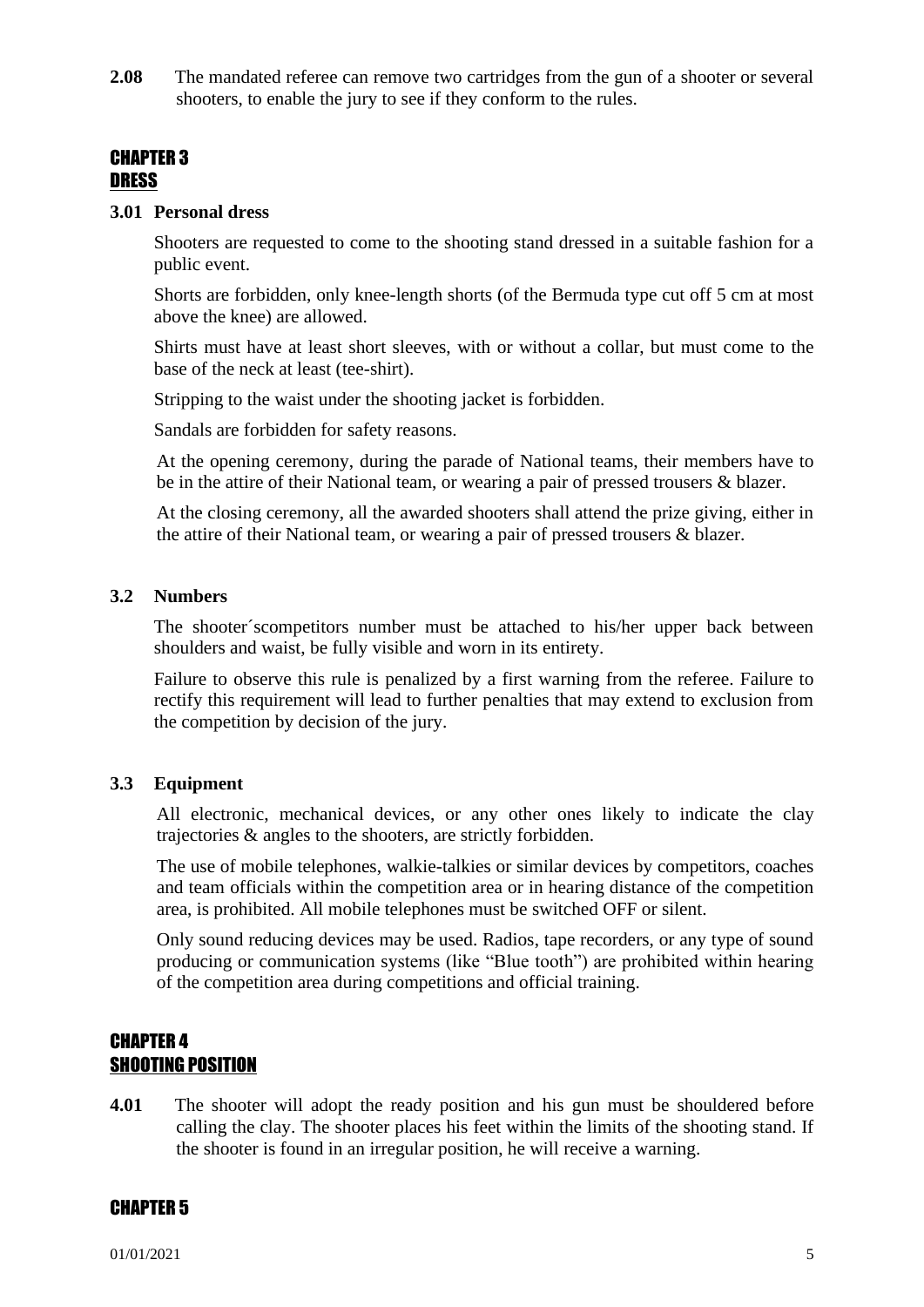#### ORGANIZATION OF COMPETITIONS

#### **JURY AND REFEREE**

**5.01** International events will be controlled by a jury consisting of a representative from each participating country with a registered national team. The chairman of the Jury will be the delegate appointed by FITASC who will come from a country other than the organizing country.

The Jury members which noticed an irregularity cannot directly intervene to the referees, but they must report what they observed to the Jury.

All the members of the jury must wear an identification badge supplied by the organizer.

- **5.02** The role of the jury is to control the national or international licenses of the referees, and to name, if there are not sufficient numbers, auxiliary referees from the competitors that are selected by the jury to offer their services to represent the National Federation or the championship organization.
- **5.03** The members of the jury and the referees are responsible for the controlling before the start of the shooting, that the installations conform the specification and that the preparations were done in a suitable and effective manner.
- **5.04** The jury's verdict is only viable in the presence of their president, or his delegate accompanied by a quarter of the members of the jury who will take their decision by majority of the members present. In the event of a tie, the chairman's vote prevails.
- **5.05** In the case of an emergency (e.g. a risk of the shooting being stopped), two members of the jury, nominated by the chairman, may take an exceptional decision with the consent of the referee, provided that this decision is endorsed by the jury.
- **5.06** To make sure that the sporting rules are adhered to during the shooting, including checking the guns, the ammunition, and the clays by means of technical tests.
- **5.07** Respond to protests
- **5.08** To make decisions regarding penalties to be imposed on a shooter who does not adhere to the rules, or behaves in an unsportsmanlike manner (articles 11.03, 11.04)
- **5.09** The chairman of the jury must ensure that there are at least 2 members of the jury present on the group of stands.
- **5.10** The organizing committee will come to a point of agreement with the jury, for a plan to draw lots. The composition of the groups is drawn a day before the competition at a prearranged time, so that the participating national delegates can be present. The rounds or groups are comprised of a maximum of 6 shooters and a minimum of 3.
- **5.11** During the progress of an international competition, if necessary, the adjustment schemes for each trap, will be modified daily.

These schemes are drawn by the jury.

As soon as the new schemes are effective, a test clay will be launched from each trap and all the adjustment devices will be newly blocked.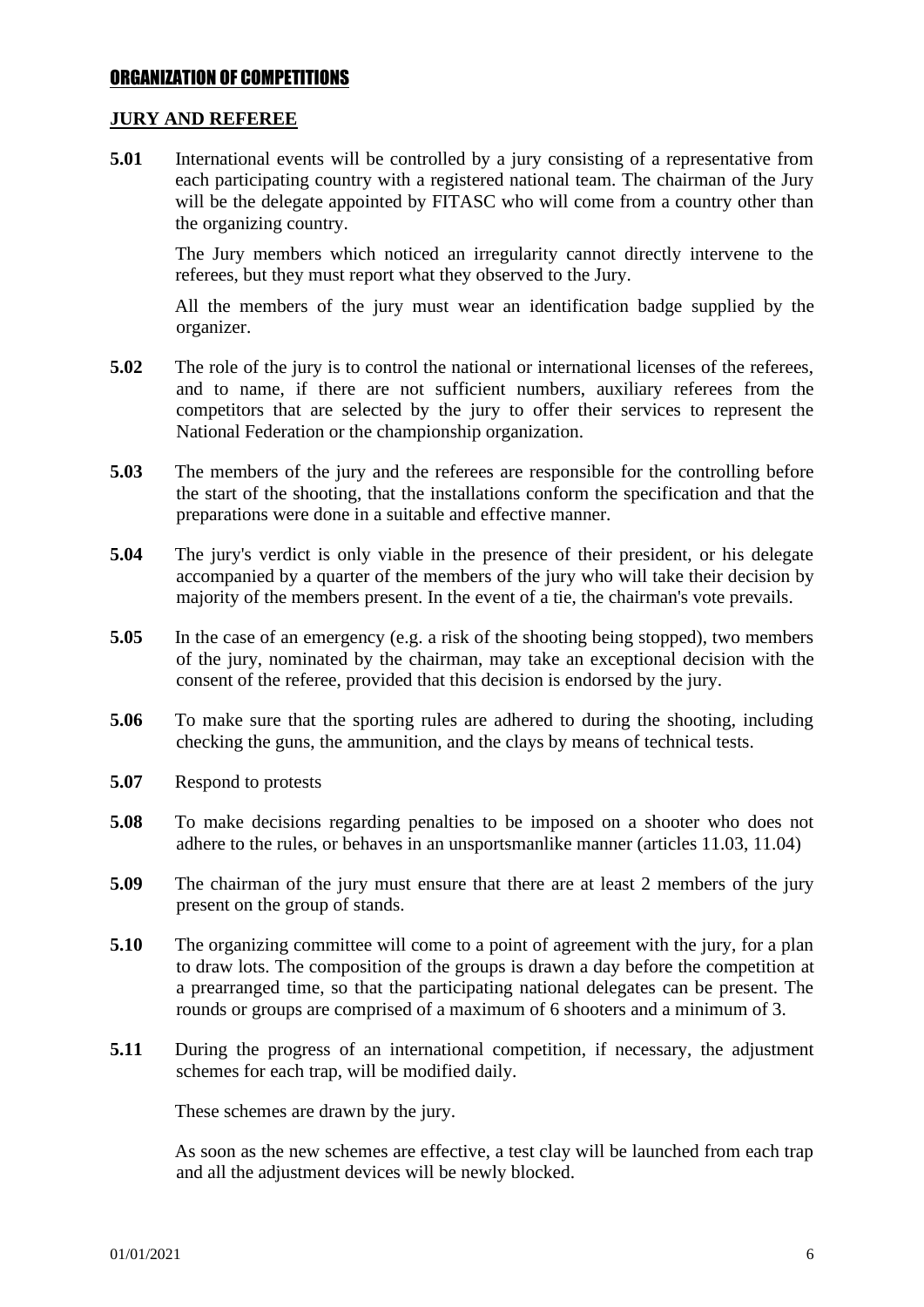- **5.12** In the case of an Act of Providence, the jury can reduce the number of clays for a competition. In this case, the shooter can claim compensation for clays no shot on the price based on a training round. An appeal jury will be created for each international competition.
- **5.13** A jury of appeal will be set up at the start of each international competition.
- **5.14** In the case of a shooter disputing the decision of the jury or the FITASC, the jury of appeal may be referred to. This appeal jury will consist of the President of the organizing country, the FITASC President or his representative, the President of the technical committee or his representative, and of the FITASC technical director. This appeal jury will be formed at the same time as the jury.

#### CHAPTER 6 REFEREES

**6.01** The shooting is overseen by the head referee who possess his international FITASC referee license.

After each throwing he must signal clearly if the clay must be counted « KILL » or « ZERO ».

- **6.02** The referee and his assistants, under the control of the jury, will apply the rules, assure the safety of the public present, and to ensure the latter does not disturb the shooters.
- **6.03** The referee is assisted by 3 auxiliary referees chosen from the competitors from the previous group. The shooters cannot refuse to perform this function if they are asked, but the referee has the right to accept a replacement from amongst the shooters in the competition.

The shooter who refuses to accept the job as an auxiliary referee if he has been asked or is conspicuously late going to his post, can be sanctioned (art 11.04).

- **6.04** An assistant must be placed on each side of the shooting range, in a position where he can observe the whole of the shooting zone. The third assistant must be placed near to the display panel or score board, to publicly register the referees decision and inform the shooters.
- **6.05** The main judging referee takes his decision alone. If one of the auxiliary referees has a different decision, he must lift his arm to inform the principle referee who will make his final decision. However, before taking that decision he can consult with the other auxiliary referees.
- **6.06** Immediately after each round the shooting results are examined and compared. If one of the marks does not correspond to the others, only those corresponding to the panel or score board are viable.

After this verification the result of the rounds are announced in a loud voice by the referee, in such a way that the shooters can hear them. Each shooter must verify and sign his final result, before leaving the shooting range.

No complaint will be accepted after this formality.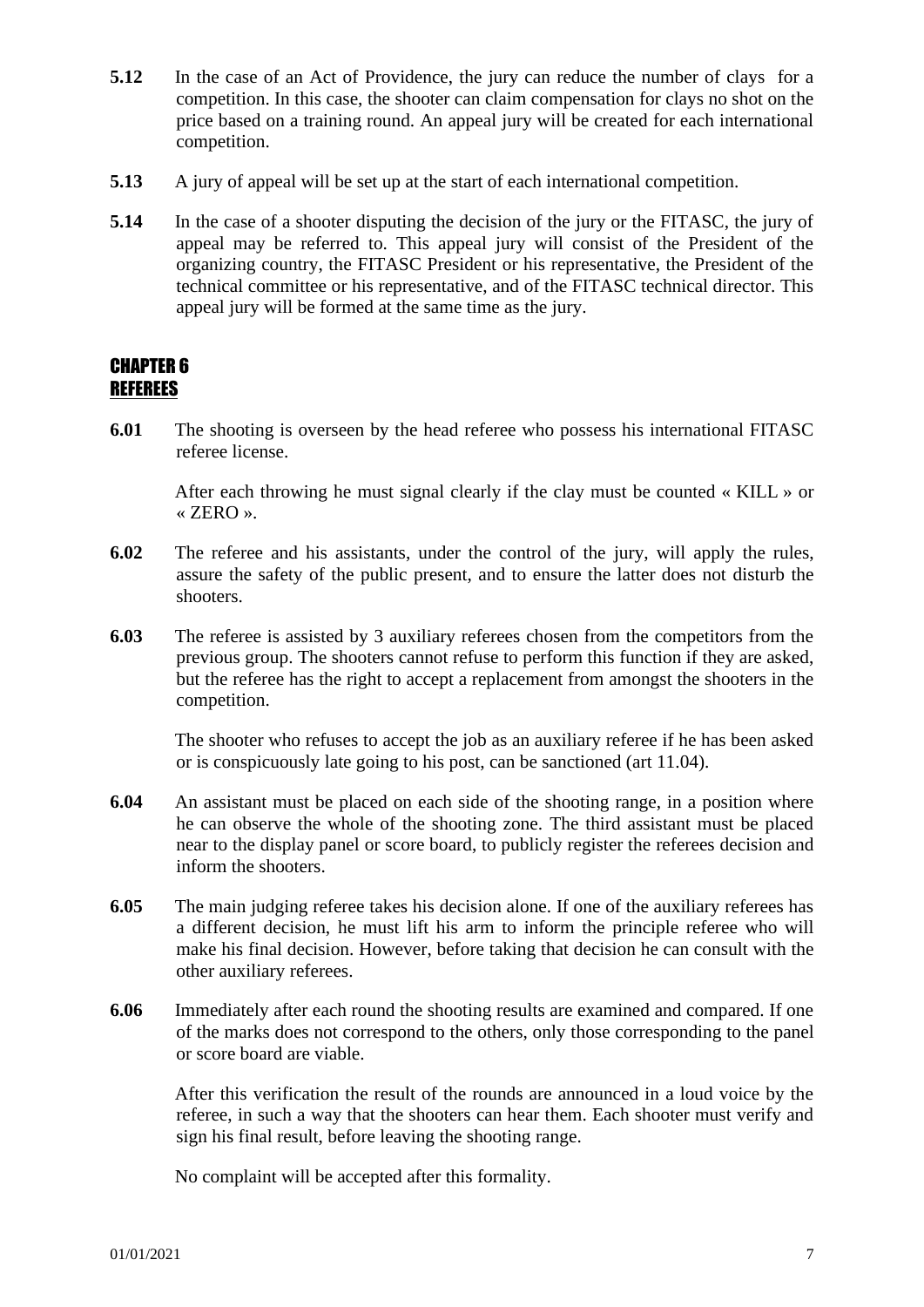- **6.07** Before the start of each round the referee must clearly announce and in a loud voice to the puller, the number of shooters present in the group, so he can position his trap on to the announced number (6, 5, 4, 3, shooters).
- **6.08** In the eventuality where the trap was not correctly positioned on the number of shooters in the group by the puller and the shooting starts, the distribution given to each shooter with the same division of clays is false.

#### **The referee must immediately interrupt the shooting as soon as he realizes.**

The result of the clays will be considered as established and the referee will position the counter on the correct number of shooters present, 6,5,4,3 and the shooting can restart where it was stopped.

- **6.09** The shooting takes place without other interruptions other than those planned in the program or that come from technical difficulties.
- **6.10** The referee can however, in some circumstances, interrupt the shooting if it suddenly starts to rain heavily, or if there is a violent storm that appears to be only for a short period. However, he must inform the jury if this interruption is likely to last.
- **6.11** With the rotation system in line, the electronic refereeing is compulsory: a main referee and an assistant referee must be present during the competition.

#### CHAPTER 7 PERFORMING A ROUND OF TRENCH

- **7.01** Each round consists of 25 clays
- **7.02** At the moment of the call, the shooter must be ready to shoot immediately and he must have with him the ammunition and equipment that he needs to shoot in the whole round.
- **7.03** The testing of fire arms is authorized before the first round of each day, but this can only be done one shooter at a time at their stand in group order and on the order of the referee.

The trajectories must be presented to the shooters of the first squad of the day, in order of throwing 1 to 5. This presentation is done only the first day of the competition if the same schemes remain as such the other days. Only in case the schemes are changed, the trajectories must be shown again to the first squad.

#### **7.04 Shooting by squad**

At the start of the shooting, 6 competitors will be ready, one to each shooting position and the sixth must be ready to take the place of the 1st competitor when he has left stand n°1, etc...

After having shot at shooting position n°5, the shooters must immediately return to shooting position  $n^{\circ}1$ , the gun « open and unloaded ».

#### **Shooting in line**

All the shooters start their round by shooting position #1 and end it by shooting position #5. Two referees precede the first shooter and follow the last one, so that the first shooter of the day at shooting position #1, as the last shooter of the day at shooting position #5, do never shoot five targets in a row.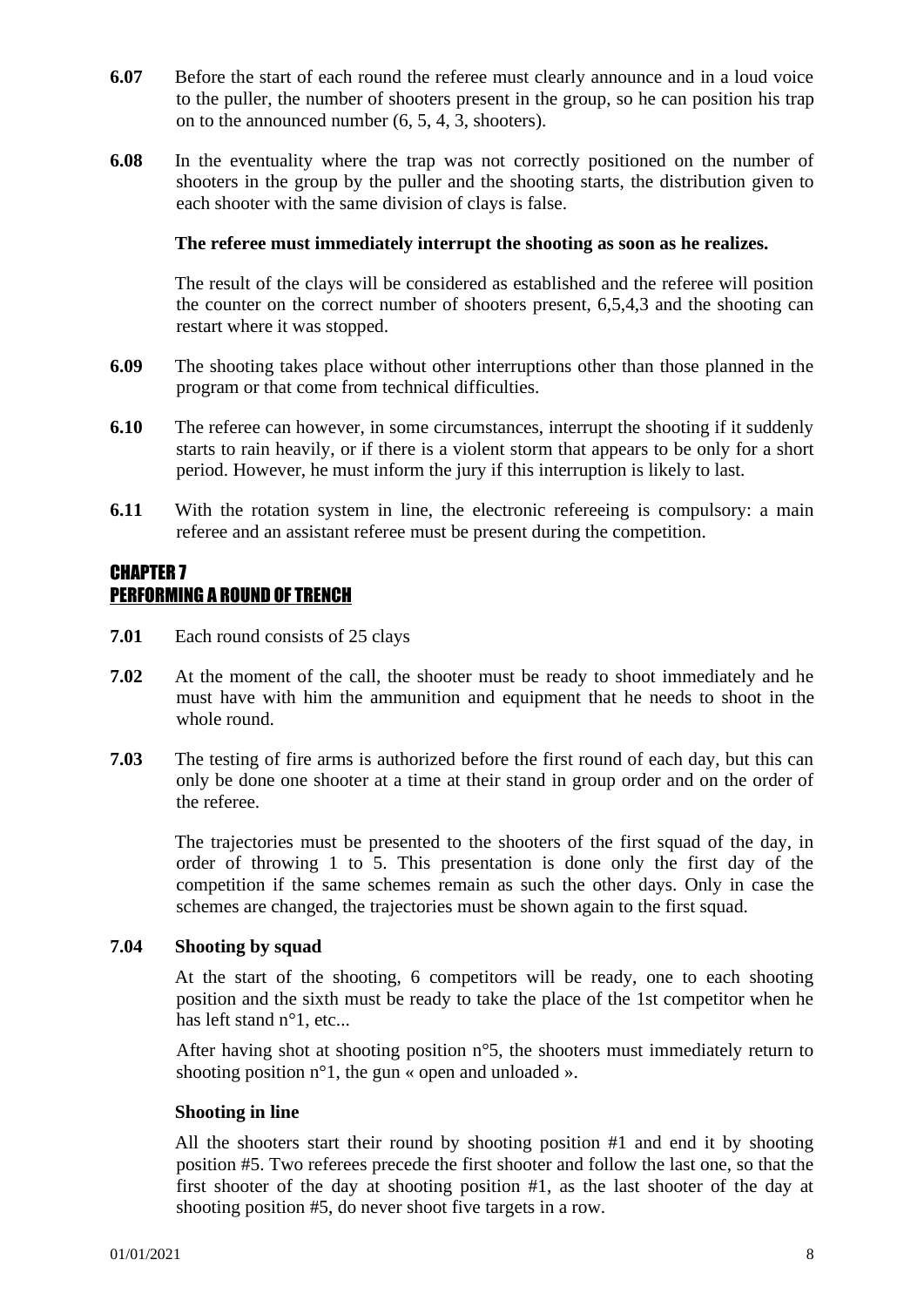**7.05** The referees or other designated officials are responsible for the orders « START THE SHOOT », « STOP THE SHOOT » « UNLOAD » and all other necessary instructions for the smooth running of the shooting. The judging referees must equally make sure that the orders are made and that the guns are handled without danger.

Every shooter who operates a gun without the permission of the referee, before the order « START THE SHOOT » or after the order « STOP THE SHOOT » has been given, can be sanctioned by a « WARNING » (art 11.03) and excluded from the competition in the case of subsequent offenses (art 11.05)

**7.06** Shooter n°1 must not load his gun until the referee has given him the permission to start the shooting.

The other shooters can not close their loaded guns until the preceding shooter has shot his clays.

In all cases, the gun cannot be loaded unless pointing in the direction of the trench.

After having shot, the shooter must not turn around on the shooting range before opening his gun.

The operation of guns is forbidden when staff are found in front of the shooting stands (art 11.04).

It is forbidden to aim at or shoot another clays, it is equally forbidden to aim at or to pretend to shoot living animals (art 11.04).

The shooters, referees, staff and members of the public on or near a Universal Trench event must wear hearing protection. Any shooter on a stand without hearing protection is considered absent and will not be entitled to shoot.

The shooters, referees and staff must wear safety glasses. Any shooter on a stand without safety glasses is considered absent and will not be entitled to shoot.

The shooters standing on the shooting stations and about to shoot their round, may test aim with their shotgun (unloaded) after receiving the authorization from the referee, before the round begins.

**7.07** When the competitor is ready to shoot he will order the clay by: « PULL », « GO », « LOS », or other orders setting on the sono pull.

After having shot at his stand the competitor must wait until the following shooter has finished his, before taking his place. If not, he could receive a warning (art 11.03).

- **7.08** In the case of an interruption of the shooting, the gun must be immediately opened, and it must not be closed or reloaded before the shooting is resumed, without the authority of the referee judge.
- **7.09** The shooter is given **10 seconds** to order his clay, after the preceding clay has been shot. In the case that this delay is exceeded the shooter is liable for a « WARNING » (art 11.03)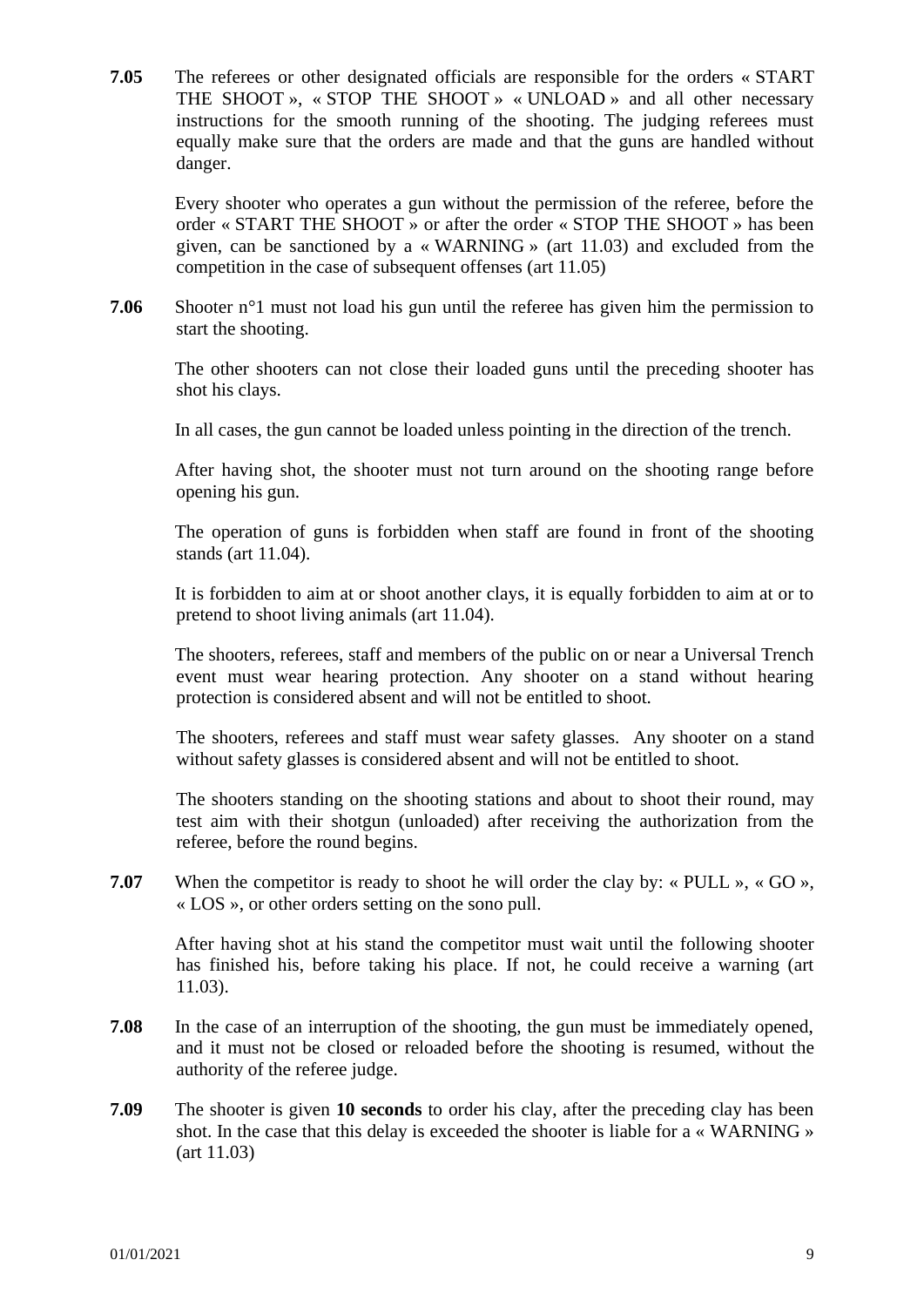- **7.10** After the shooting of the last clay of a round all the shooters must stay in their place until the last competitor has shot and that the referee judge has declared « SHOOT IS OVER »
- **7.11** When the shooter calls his clay, it must be launched immediately, taking in to account only the time to react to the signal.(approximately 1/10 seconds)
- **7.12** All clays launched must be shot at except if the shooter considers that his launching does not correspond directly to (art 7.11). In this case, the latter can be refused, by clearly lowering his weapons. However, if the referee judges that the clay was launched conforming to the rule, it can then be counted ZERO.
- **7.13** All malfunctioning of the traps during the shoot must be pointed out to the maintenance staff by the referee.

In the case where the trap cannot be repaired in time and reasonable conditions the referee can decide to change the faulty trap and proceed later with its adjustment.

**7.14** When the shooter is interrupted for more than 5 minutes during a round, because of a technical incident which is not attributed to the shooter, the trajectories must be represented to the group.

#### CHAPTER 8 INCIDENT

**8.01** In the event that a cartridge has not gone off or in the case of another malfunction of the gun or the cartridge, the shooter must remain at his stand, with the gun facing the shooting range, without opening it or touching the safety catch until the referee has checked the gun.

If the competitor in the case of a gun/cartridge malfunction, opens the gun him/herself or touches the safety catch, before the referee has checked the gun, the target(s) will be scored Zero.

- **8.02** A gun must be considered out of service if:
	- 1) It cannot be shot in total safety.
	- 2) It does not prime the powder charge.
	- 3) If the empty cartridge is not ejected, because of a mechanical problem on an semiautomatic gun.
	- 4) If there is a simultaneous discharge.

In these cases, the shooter has the right, without penalty to a new clay target twice in the same round without taking into account gun changing. The third malfunction and the following will be considered as « ZERO ».

- **8.03** The following incidents are not considered as a malfunction and the referee will register the score as if the clay is launched:
	- 1) False handling by the shooter.
	- 2) Chamber(s) not charged or by empty cartridges.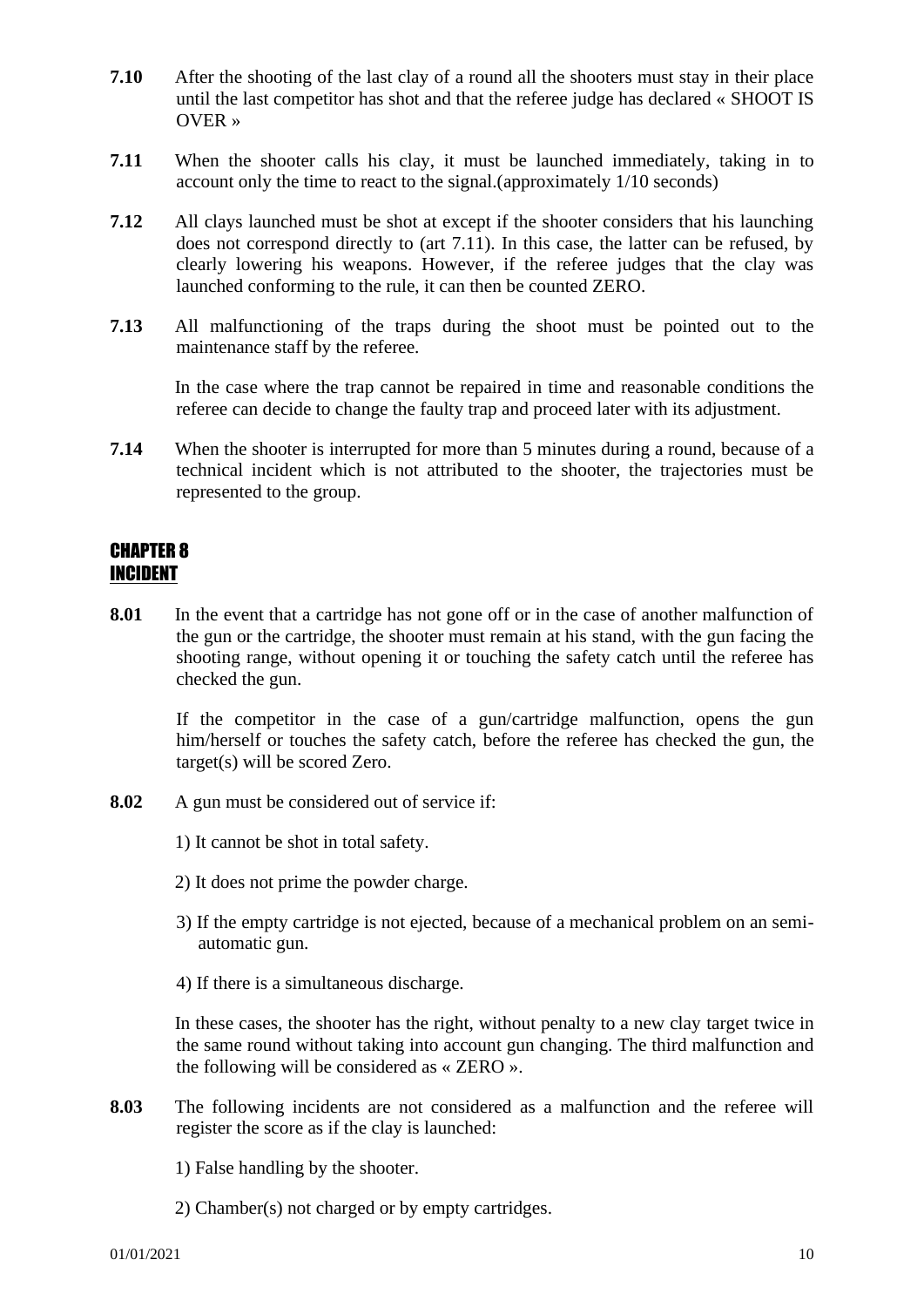3) Gun in safety position.

**8.04** If the referee judges that a shooting incident is not attributed to the shooter (art 8.02) and that the weapon cannot be repaired quickly, the shooter can use another weapon with the agreement of the referee, on condition that he follows this procedure within 3 minutes of the declaration that the gun is out of service.

The use of small flags of communication is compulsory, for the additional referees. The small flags will be coloured red, and they will be used to agree the decision of <ZERO>> or to inform the referee of a problem with the squad.

**8.05** In the case of major force, the shooter, after having been authorized by the referee, can leave his group and finish his round at a time fixed by the referee or by the jury, with no penalty for the first incident and with a penalty of  $3 \times ZERO'S \times$  for subsequent incidents.

#### CHAPTER 9 SHOOTING RULES

- **9.01** Two shots can be fired at each target
- **9.02 The clay shot is declared « KILLED »** when it is launched and shot according to the rules and if at least one visible piece is broken. The clay called « FLASH » must comply to the same rules.
- **9.03** The referee must immediately decide if the launched clay is considered to conform or is a « NO BIRD », if possible before the shooter has fired his first shot.
- **9.04 The clay is considered « LOST »** when:
	- a) If the clay is shot at and it is not hit during its flight.
	- b) If it is only dusted (smoking & dust clays).
	- c) If the shooter does not shoot at a clay that has been called and thrown properly.
	- d) If the shooter cannot shoot because he has not released the safety catch, forgotten to load or cock his gun or if it has been infufficiently closed or (art 8.03).
	- e) If the shooter misses his clay on the first shot and he cannot fire the second shot because:
		- he has forgotten to place a second cartridge
		- he has not released the apparatus on the magazine of an semi-automatic weapon
		- the safety catch of the gun has slipped back into place following the recoil from the first shot
		- if the second cartridge comes unsealed and empties from the effect of the recoil
	- f) if the shooter, in the case of malfunction or misfire of his gun, the shooter opens the gun or touches the safety catch before the referee has examined the gun.
	- g) if it is the third (or subsequent) malfunction of the gun or ammunition by the same round by the same shooter (art 8.02).
	- h) if the clay is not shot for a reason which does not entitle the shooter to a new clay.

#### **9.05 The clay is declared « NO BIRD ». A new clay will be launched whether or not the competitor has fired:**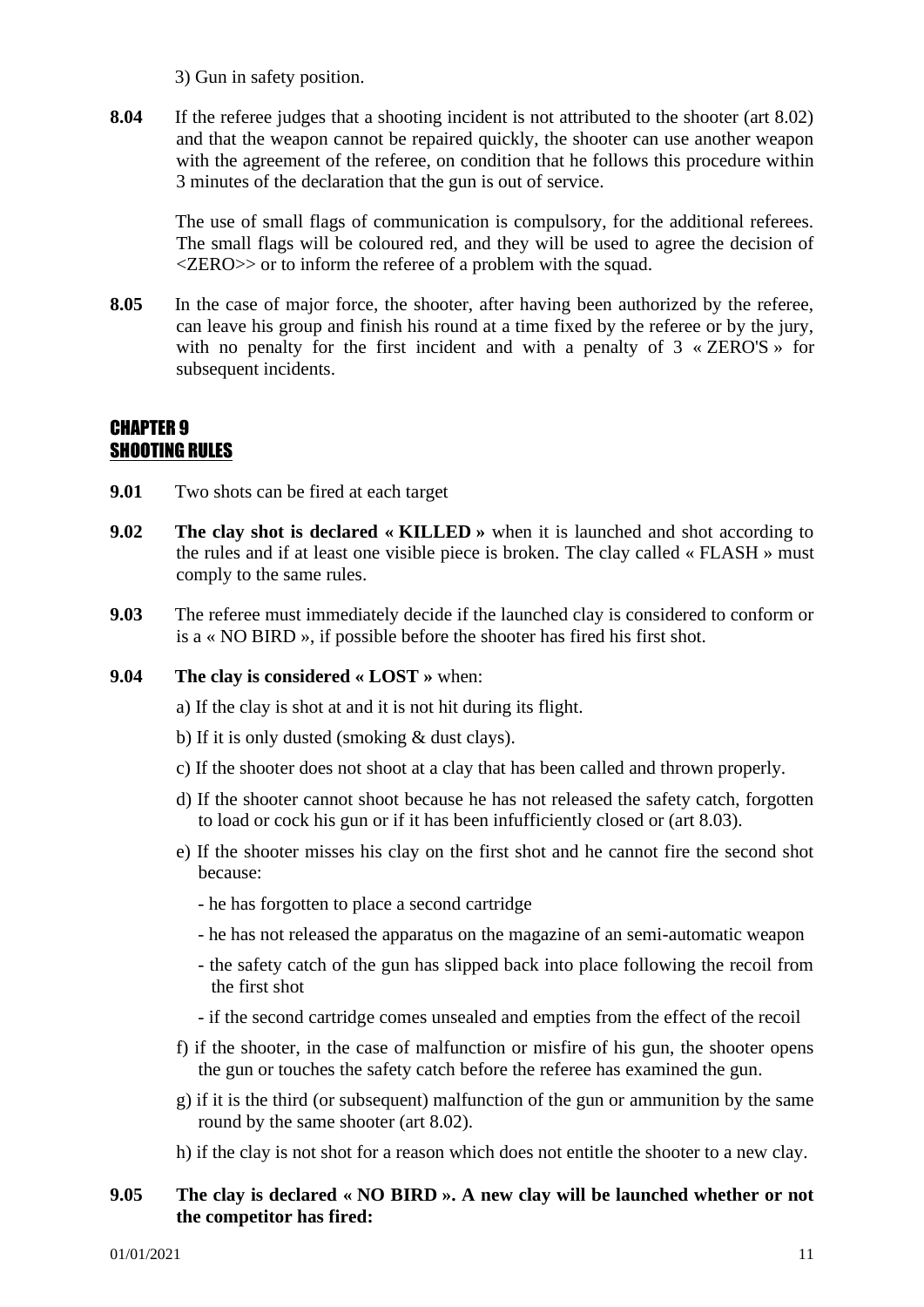- a) If the clay breaks before being released
- b) If the trajectory is irregular (the clay zigzags, has insufficient initial speed), etc...
- c) If two clays or more are launched at the same time from the same trench
- d) If the color of the clay is very different from the color of the other clays used in the competition from the same trench.
- e) If the clay is launched before the shooter has given the command
- f) If the clay is not launched on command and the shooter clearly lower his gun « NO TIME » (art 7.12)
- **9.06** The replacement clay must obligatory be launched by the same trap on the same trajectory as the « NO BIRD » (art 9.08)
- **9.07** The referee can equally declare a shot clay « NO BIRD » and order the launching of a new clay when:
	- a) If the shooter is visibly disturbed.
	- b) Another competitor shoots on the same clay.
	- c) The referee can, for any reason, find that it is impossible to determine if a clay is hit or missed. Under these circumstances, the referee can consult his assistants before agreeing to a new clay.
	- d) If a competitor misses with the first shot and has a malfunction with the second shot, a repeat target will be given but only second shot to count subject to article 8.02.
- **9.08** A shot will be considered as not fired:
	- a) If the competitor shoots, when it is not his turn, he will receive a warning (art 11.03).
	- b) If the shooter lets off his gun, on his turn but before he calling the clay, he will receive a warning (art 11.03). However, if the clay is launched and the competitor fires his second shot, the result will then be registered.

#### CHAPTER 10 PROTESTS

**10.01** If the shooter disagrees with the referee's decision regarding the assessment of a shot, the shooter must protest immediately, by raising the arm and saying « PROTEST » or «  $APPEAL$  ».

The referee must then immediately interrupt the shooting, and after having consulted the auxiliary referees, make his decision known.

In no case, he is allowed to pick up the clay to see if it has been hit or not.

**10.02** The shooter can appeal to the jury to contest the decision of the referee.

This appeal must be addressed in writing and accompanied with an amount which is a deposit that is determined by the jury, before the competition, and that will be returned to him if the protest is accepted by the jury.

In this case, the jury can give instructions to the referee for future judgments or name a new referee or finally modify the decision of the referee.

**10.03** He can not make an appeal against the decision of the referee in the following cases: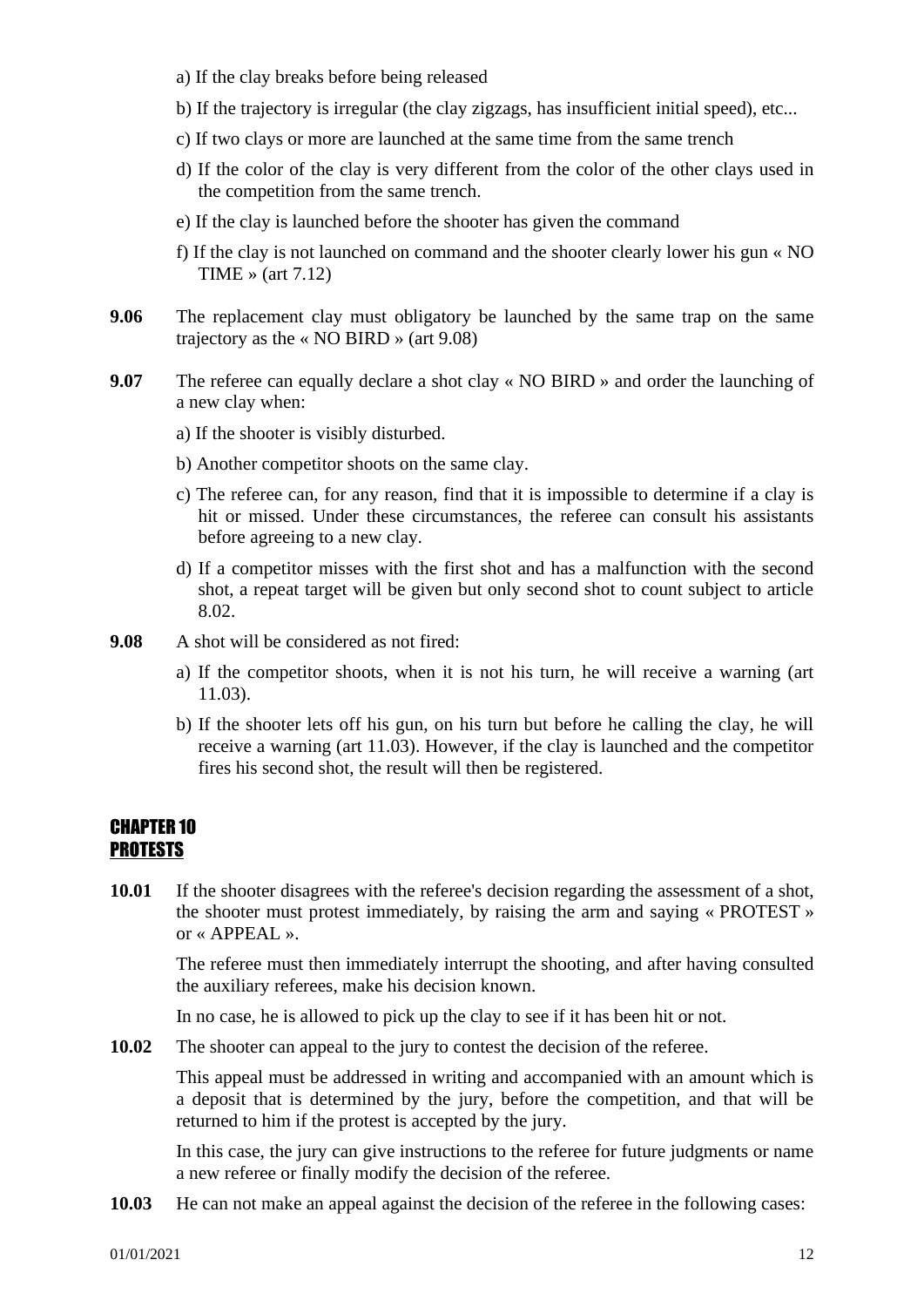- a) on judging if a clay is killed or zero
- b) if a trajectory is judged correct or no bird
- c) if the launching of the clay took place in the time that conforms to the rule

#### CHAPTER 11- PENALTIES

- **11.01** All the shooters taking part in competitions are obliged to know the present rules and to undertake to respect them. They will accept in advance to be subject to penalties and other consequences that result from the violation of these rules or the orders of the referees.
- **11.02** If the shooter uses weapons or ammunition that do not conform to the terms of art n°2.01, 2.02, 2.03, 2.06, all shots fires with these weapons or ammunition « **WILL BE CONSIDERED AS ZERO** ».

If the jury judges that it was impossible for the shooter to have known his breach of the rules and through it has attained no essential advantage, it can decide to accept the result, on condition that the fault is rectified once it is known.

#### **11.03 SANCTIONS**

The referee gives the shooter when a rule is infringed:

- at the first fault : 1 warning

- at the second fault : 1 second warning

- at the third fault during the same round and for each of the successive faults, the next clay that is broken will be counted as ZERO.
- **11.04** In the case where on the referee recommendation, the jury can exclude the shooter from the competition.
- **11.05** When the referee sentences a shooter to loose 1 or 3 clays (11.03), this penalty will be deducted from the next clay(s) broken in the round, in the following round or roll over until the last clay(s) of the last round of the competition, on the final score of the shooter.
- **11.06** If the shooter does not present himself after having been called once by the referee and before the order to start firing has been given, then the score for the late shooter is 25 zeros.

If the shooter feels that they have a valid reason for their lateness, they MUST:

- 1. Appeal to the jury in writing, the same day, with the accompanying sum designated for an appeal.
- 2. Comply with the decision of the jury.
- 3. If the jury considers that the reason given is valid it can authorise them to shoot a round with another group, without penalty (the sum given will be reimbursed).
- 4. If the jury judged that the reason given isn't valid, the shooter will have 25 zeros corresponding with the 25 targets not shot, (the sum given will not be reimbursed).
- **11.07** The second violation of article 11.06 (absence), the shooter will be excluded from the competition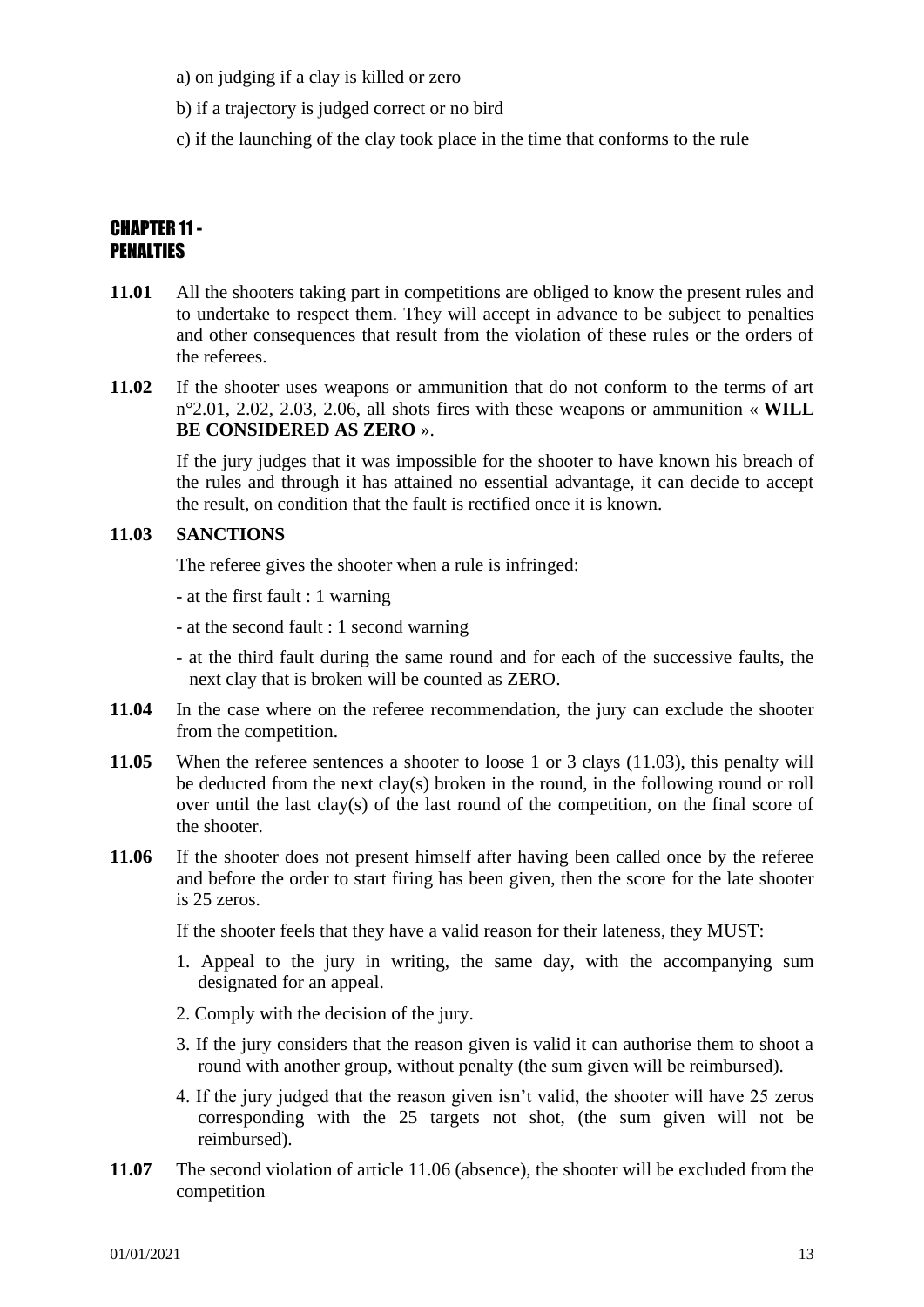- **11.08** In all the cases where a shooter interrupts during the course of the shooting without a viable reason, a penalty of zero will be accounted to him (art 11.05)
- **11.09** If the shooter leaves his group without one of the reason quoted in the rules, or without a reason accepted and approved by the referee, **all the clays in his round waiting to be shot, will be registered as ZERO**. In case of a subsequent offense, article 11.04 can be applied.
- **11.10** In the case where the referee or a member of the jury finds that a competitor intentionally delays the shoot or he acts in an unsportsmanlike manner, he can be sanctioned (art 11.03 and 11. 04).

#### CHAPTER 12 RELEASE TRIGGER

- **12.1** System with 1st release trigger and 2nd pull trigger (release–pull trigger)
	- **12.1.1** First shot no bird

At first shot, in case of a "no-bird" target (announced by the referee), or for any other reason preventing the shooter from shooting, he/she must:

- Either keep the trigger pulled and call for a new target;
- or keep the trigger pulled and push the opening lever to the side in order to open the gun; for semi-automatic shotguns, apply the safety catch and pull the cocking handle to the rear twice to empty the chamber and magazine.
- or notify the referee, and fire the 1st shot in a safe direction indicated by the referee.
- **12.1.2** Second shot no bird

After the shooter has fired his/her first shot and if the second target is "no bird": the shotgun can be opened.

- **12.2** System with double release trigger
	- **12.2.1** First shot no bird Same process as at 12.1.1
	- **12.2.2** Second shot no bird

Same process as at 12.1.1

#### CHAPTER 13 RESULTS AND SHOOT OFFS

**13.01** In the event of a tie for one of the three first places of a championship there will be a shoot off staged over one round of 25 targets to decide the winner. « **IF THE TIE IS NOT BROKEN, then the competitors will shoot a second round using only one cartridge (single barrel) »**. The first zero will eliminate the competitor after each shooter has shot the same number of targets.

Below the third place in the individual ranking, the tied shooters will be ranked as equals and presented in the ranking in order of their scores by counting them back from the  $8<sup>th</sup>$  trench to the  $1<sup>st</sup>$ .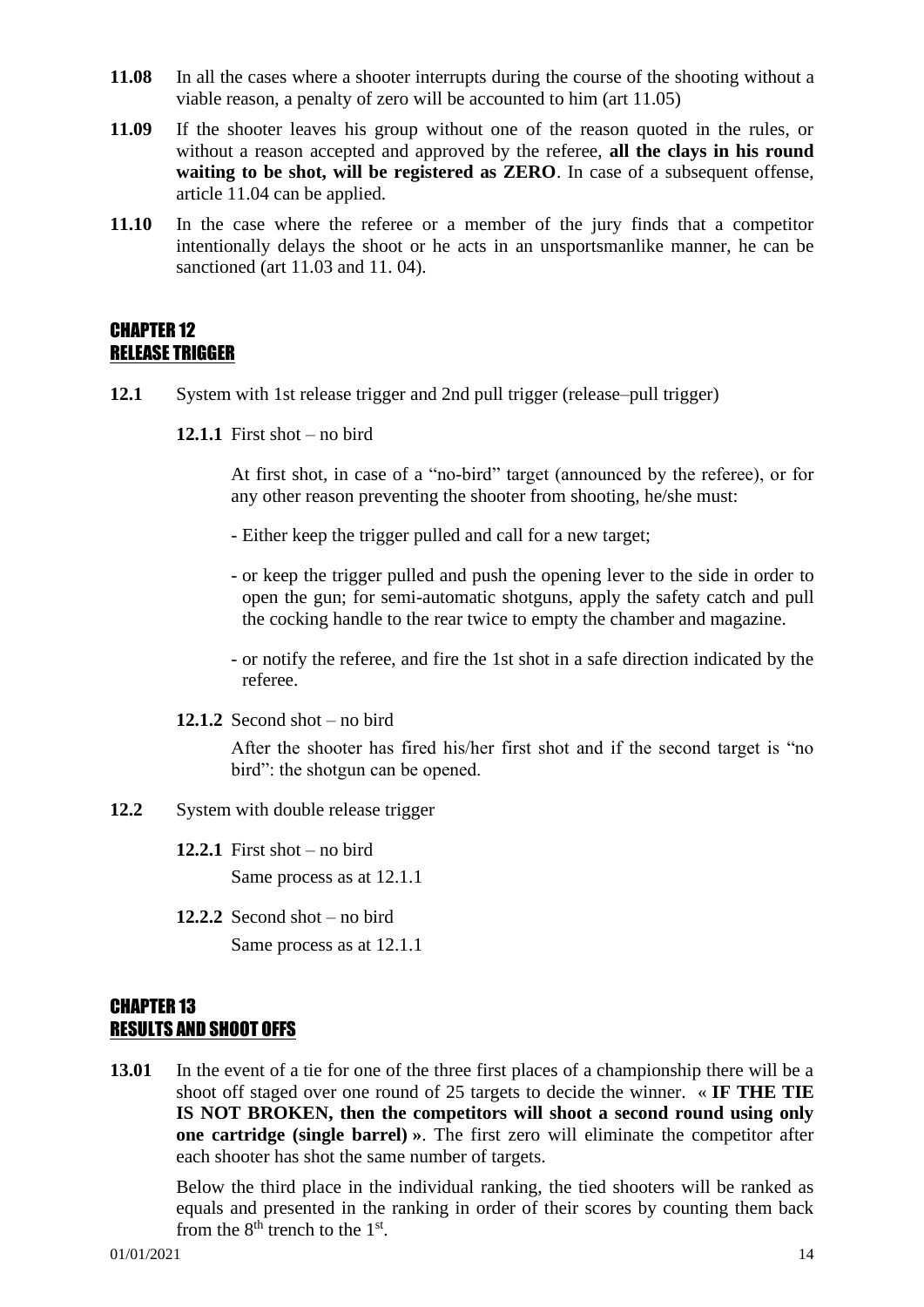- **13.02** The shoot off is done in accordance with the present rules, however, the empty places in the group are not replaced.
- **13.03** When the shoot offs are not done at a time fixed in advance, the shooters concerned must stay in contact with the jury, in order to be ready to shoot in less than « FIFTEEN MINUTES » after their call. If they do not present themselves with in this time, they will be considered withdrawn.
- **13.04** In the case of teams tying, the ranking is done by taking the overall score of the team members on the  $8<sup>th</sup>$  trench, then in case still tied, by counting back from the  $7<sup>th</sup>$ ,  $6<sup>th</sup>$ ,  $5<sup>th</sup>$ ,  $4<sup>th</sup>$ ,  $3<sup>rd</sup>$ ,  $2<sup>nd</sup>$ ,  $1<sup>st</sup>$  trenches.

#### ARTICLE 14 INTERNATIONAL CHAMPIONSHIPS

- **14.01** Prizes can be awarded to the best results of each day of shooting, but the official medals and international championship titles cannot be given without conforming to the rules and based on 200 clays (art 5.12)
- **14.02** The installations must be open for practice during the three days before the competition. During these practices, the clays will be of the same type that are used during the competition, see article n°1.16 and 1.17.

Seven days before the beginning of the championship, the President of the technical commission gives to the President of the organising Federation the shooting schemes which will be used for the championship.

The practice positions may be set on the same shooting schemes as used for the championship.

The Technical Commission, checks the adjustments the day before the championship.

**14.03** Unless advised otherwise by the official organizer, during the championship, it is forbidden to practice between the rounds, on the trenches controlled for the competition.

#### **14.04 Squadding organization**

Within each squad, there must be a rotation of shooters between each round, either forwards or backwards, in agreement with the organizing federation. A shooter who begins their first round at shooting station 1, will shoot the second round at either shooting station 6 or shooting station 2.

This decision will be taken on the eve of the championship by the jury, depending on the compatibility of the software of the organizing federation and the one used by Fitasc.

**14.05** The federation organizing a championship will decide the shooting organization:

- 1. The championship is organized only with the system by squad;
- 2. The championship is organized with the system in line;
- 3. The organizing federation may set, for the system by squad, a maximum number of entrants, above which the the system in line shall be used.

All the choices above on the shooting system will have to be mentioned on the program of the championship.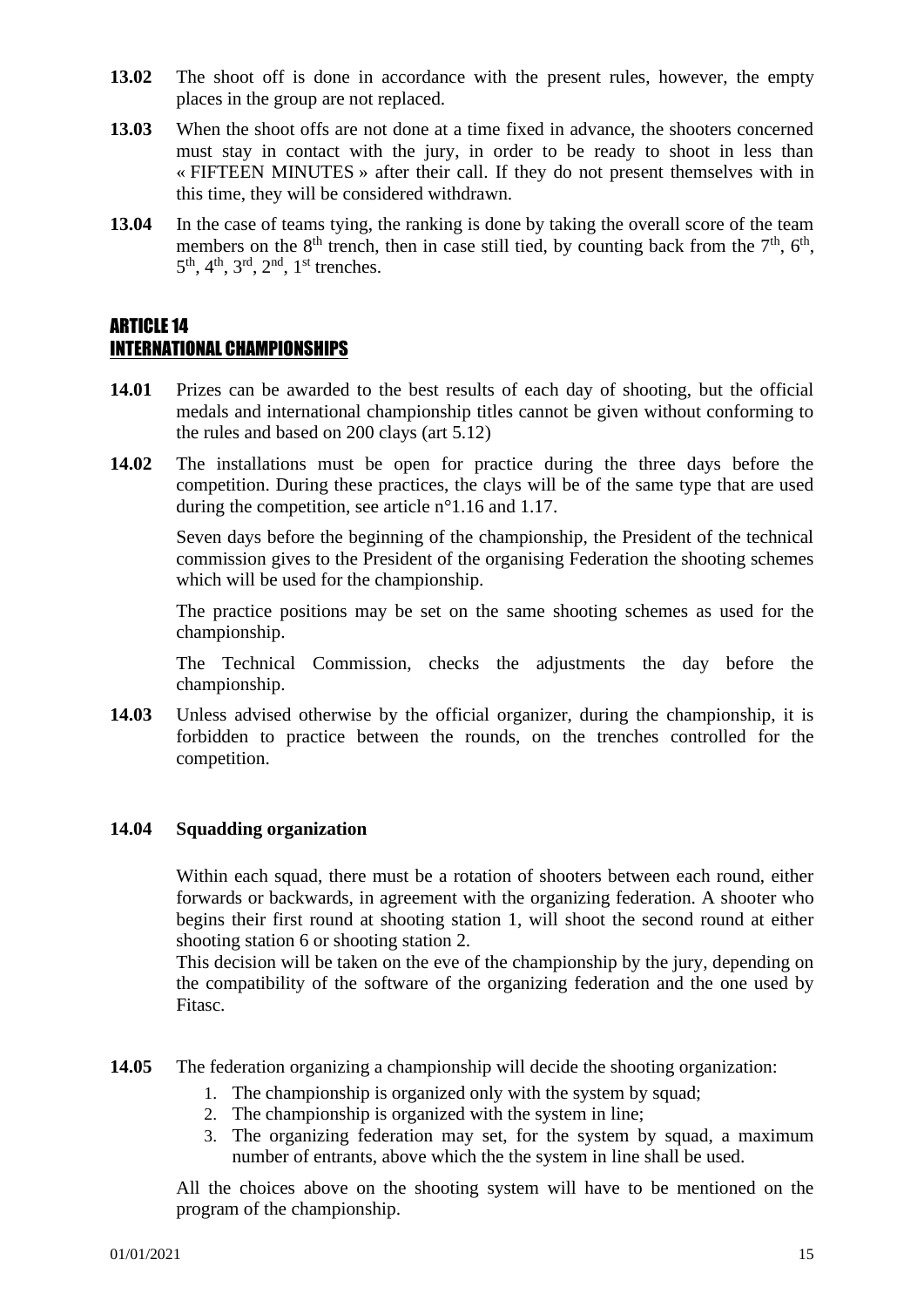### **GLOSSARY**

| <b>SQUAD:</b>      | Group of a maximum of 6 shooters shooting at the same time on the<br>same layout. |  |  |  |  |  |  |  |  |
|--------------------|-----------------------------------------------------------------------------------|--|--|--|--|--|--|--|--|
| <b>ROUND:</b>      | consists of 25 clays thrown from the same trench.                                 |  |  |  |  |  |  |  |  |
| <b>TRAP:</b>       | machine or device for throwing the clays.                                         |  |  |  |  |  |  |  |  |
| <b>SONO-PULL:</b>  | automatic voice activated machine.                                                |  |  |  |  |  |  |  |  |
| <b>SHOT:</b>       | firing of a cartridge.                                                            |  |  |  |  |  |  |  |  |
| <b>TRENCH:</b>     | excavation in front of the shooting stands where the machine are<br>situated.     |  |  |  |  |  |  |  |  |
| <b>CLAY:</b>       | clay pigeon or target.                                                            |  |  |  |  |  |  |  |  |
| <b>TRAJECTORY:</b> | The line of flight of the clay through the air.                                   |  |  |  |  |  |  |  |  |

RULES ACCREDITED BY THE ORDINARY GENERAL ASSEMBLY DATED JUNE  $30^{\rm th},\,2020$